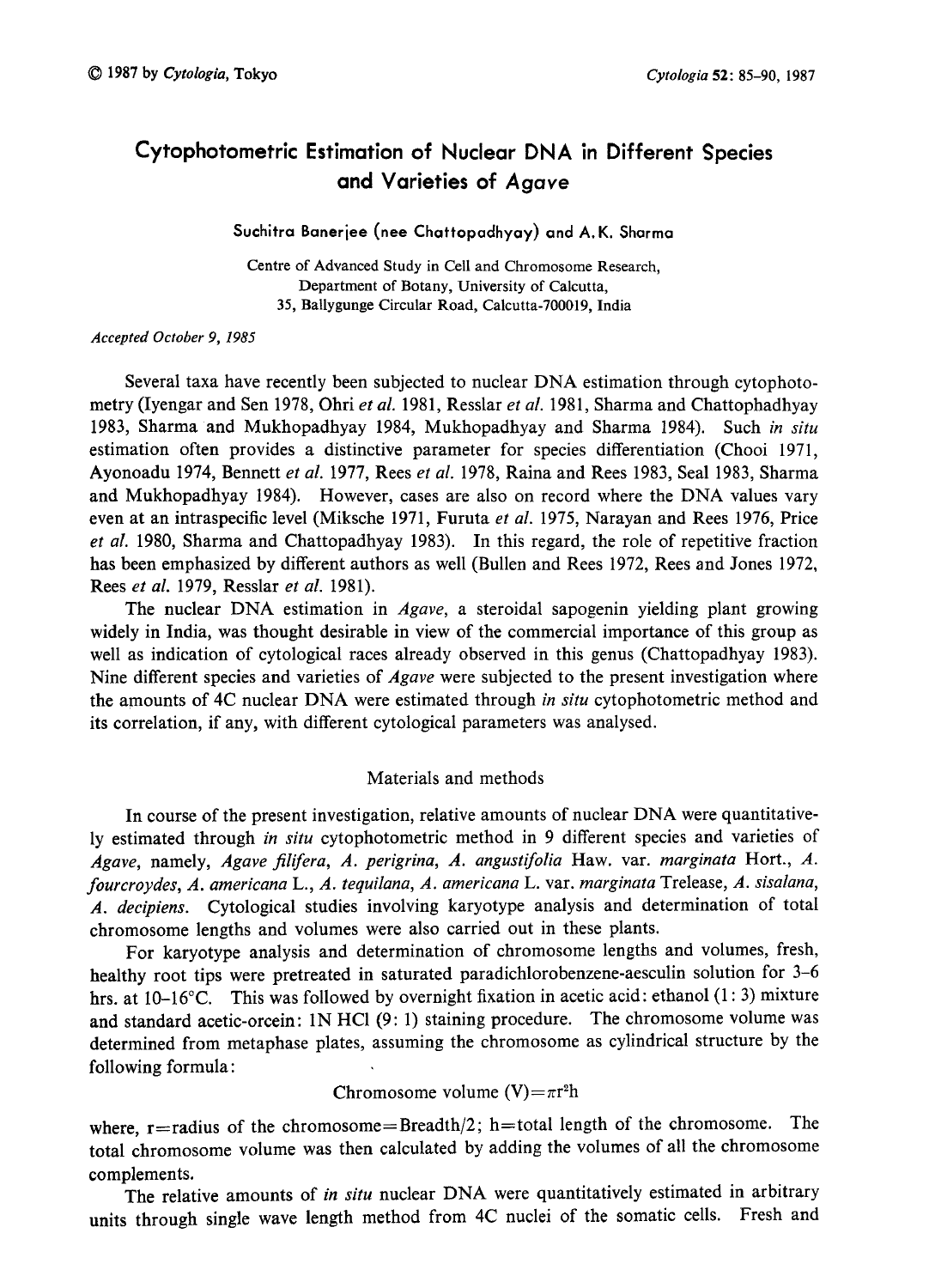healthy root tips were fixed in acetic acid-ethanol mixture  $(1:2)$  at  $12-15^{\circ}$ C for 2 hours, washed with distilled water and hydrolysed in 1N HCl at 60°C for 10 minutes. After washing thoroughly in distilled water, the root tips were treated with  $45\%$  acetic acid for 5 minutes and finally stained in standard Feulgen staining solution (Schiff's reagent) in a dark and cool place for  $1\frac{1}{2}$  hrs. The tip portions of the roots were finally squashed in 45% acetic acid and the transmittance values of 40 different cells of each species were recorded in a Reichert Zetopan microspectrophotometer through single wave length method (550nm) (Sharma and Sharma 1980), after adjusting the blank at 100. The radius of the aperture for the transmittance of light was kept constant at '6' for all the species studied. For confirmation, fixation of the root tips in neutral formalin (40%) was also carried out under the same experimental set up. The relative absorbances were calculated on the basis of optical density to indicate the relative amounts of DNA in terms of arbitrary units.

## Observations

The somatic chromosome numbers of 9 different species and varieties of *Agave* were found to range from  $2n=60$  to 180. Five of the nine species revealed  $2n=60$  chromosomes representing a diploid series. Amongst the rest,  $2n=90$ , 120, 150 and 180 chromosomes were recorded in one each, which represented the triploid, tetraploid, pentaploid and hexaploid levels respectively. Each species has its own distinct karyotype (Table 1). The karyotype formulae of the different species revealed extensive structural alterations of chromosomes, specially involving the ones bearing secondary constrictions (Fig. 1). Inspite of such wide structural changes, the basic proportionality in the bimodal karyotype of 5 long: 25 short chromosomes of the haploid complement was maintained upto the highest ploidy level.

| Name of the species                                  | Somatic chromo-<br>some number (2n) | Karyotype formula                                                    |
|------------------------------------------------------|-------------------------------------|----------------------------------------------------------------------|
| Agave filifera                                       | $2n = 60$                           | $A_2B_2D_3E_2F_2H_{44}I_2$                                           |
| Agave perigrina                                      | $2n = 60$                           | $B_4C_2/D_4G_3H_{4A}I_2$                                             |
| Agave angustifolia Haw.<br>var. marginata Hort.      | $2n = 60$                           | $C_2C_2'D_4F_2F_2'H_{32}I_{14}$                                      |
| Agave fourcroydes                                    | $2n = 60$                           | $B_4C_2'D_4H_{50}$                                                   |
| Agave americana                                      | $2n = 60$                           | $A_2B_2C_2D_4F_2H_{26}I_{22}$                                        |
| Agave teauilana                                      | $2n = 90$                           | $A_2''C_3C_3'D_{1(3)+2(2)}E_4'F_2'$<br>$H_{5(3)+3(2)}I_{10(3)+9(2)}$ |
| Agave americana L.<br>var, <i>marginata</i> Trelease | $2n = 120$                          | $A_4C_4C_2'C_2''D_8G_2H_{72}I_{28}$                                  |
| Agave sisalana                                       | $2n = 150$                          | $A_2B_2C_5/D_{2(5)+3(2)}F_5/G_2'$<br>$H_{3(5)+20(2)}I_{4(5)+9(2)}$   |
| Agave decipiens                                      | $2n = 180$                          | $A_2A_2'B_6C_4'C_2''D_{14}E_2'F_4H_{108}I_{36}$                      |

| Table 1. Somatic chromosome number and karyotype formula in species and |
|-------------------------------------------------------------------------|
| varieties of <i>Agave</i>                                               |

In the total chromosome length, even the five diploid species showed considerable vari ations among themselves, the minimum and maximum values being 99.08  $\mu$ m and 129.89  $\mu$ m in  $A$ . perigrina and  $A$ . angustifolia respectively. The total chromosome lengths of the triploid, tetraploid, pentaploid and hexaploid species were not the exact multiples of the diploid set (Table 2).

Remarkable variations in total chromosome volume were noted among these species. In certain cases, however, species with higher chromosome numbers revealed lesser volumes than those having lesser number of chromosomes. For example, in A. tequilana, where the 2n num-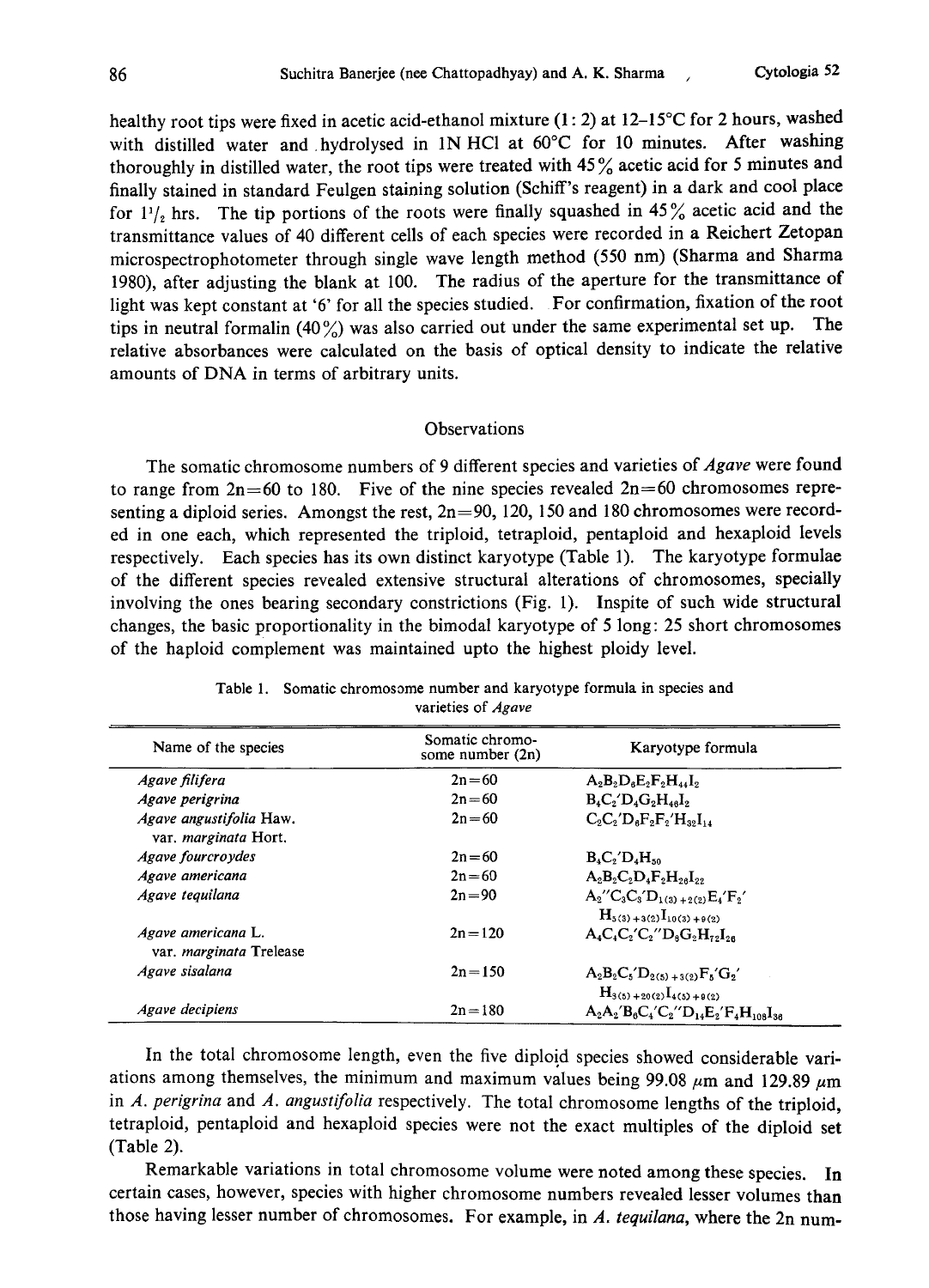

Fig. 1. Diagrammatic representation of common chromosome type present in different species and varieties of Agave.

| Name of the species                                    | Somatic<br>chromosome<br>number<br>(2n) | Total<br>chromosome<br>length<br>$(\mu m)$ | Total<br>chromosome<br>volume<br>$(cu. \mu m)$ | Nuclear<br>DNA amount<br>$(in artbi-$<br>trary units) |
|--------------------------------------------------------|-----------------------------------------|--------------------------------------------|------------------------------------------------|-------------------------------------------------------|
| Agave filifera                                         | $2n = 60$                               | $121.90 + 0.19$                            | $104.83 \pm 0.22$                              | $0.1042 + 0.0023$                                     |
| Agave perigrina                                        | $2n = 60$                               | $99.08 + 0.15$                             | $120.59 + 0.28$                                | $0.1250 + 0.0020$                                     |
| Agave angustifolia Haw. var.<br><i>marginata</i> Hort. | $2n = 60$                               | $129.98 + 0.20$                            | $127.32 + 0.30$                                | $0.0993 + 0.0024$                                     |
| <b>Agave fourcroydes</b>                               | $2n = 60$                               | $103.72 + 0.13$                            | $102.26 + 0.25$                                | $0.0843 + 0.0016$                                     |
| Agave americana                                        | $2n = 60$                               | $113.20 + 0.16$                            | $97.07 + 0.24$                                 | $0.0863 + 0.0016$                                     |
| Agave tequilana                                        | $2n = 90$                               | $158.80 + 0.11$                            | $123.82 \pm 0.13$                              | $0.1245 + 0.0023$                                     |
| Agave americana L. var.<br><i>marginata</i> Trelease   | $2n = 120$                              | $225.26 + 0.12$                            | $162.40 + 0.15$                                | $0.1865 + 0.0027$                                     |
| Agave sisalana                                         | $2n = 150$                              | $282.14 + 0.12$                            | $251.77 + 0.15$                                | $0.1870 + 0.0026$                                     |
| Agave decipiens                                        | $2n = 180$                              | $319.82 + 0.10$                            | $213.42 + 0.10$                                | $0.1945 \pm 0.0027$                                   |

Table 2. The amount of nuclear DNA of different species of Agave along with the values of other cytological parameters



Figs. 2-3. 2, bar diagram showing the amount of nuclear DNA in several species and varieties of Agave. 3, comparative bar diagram representing the amount of nuclear DNA and total chromo some volume in various species and varieties of Agave.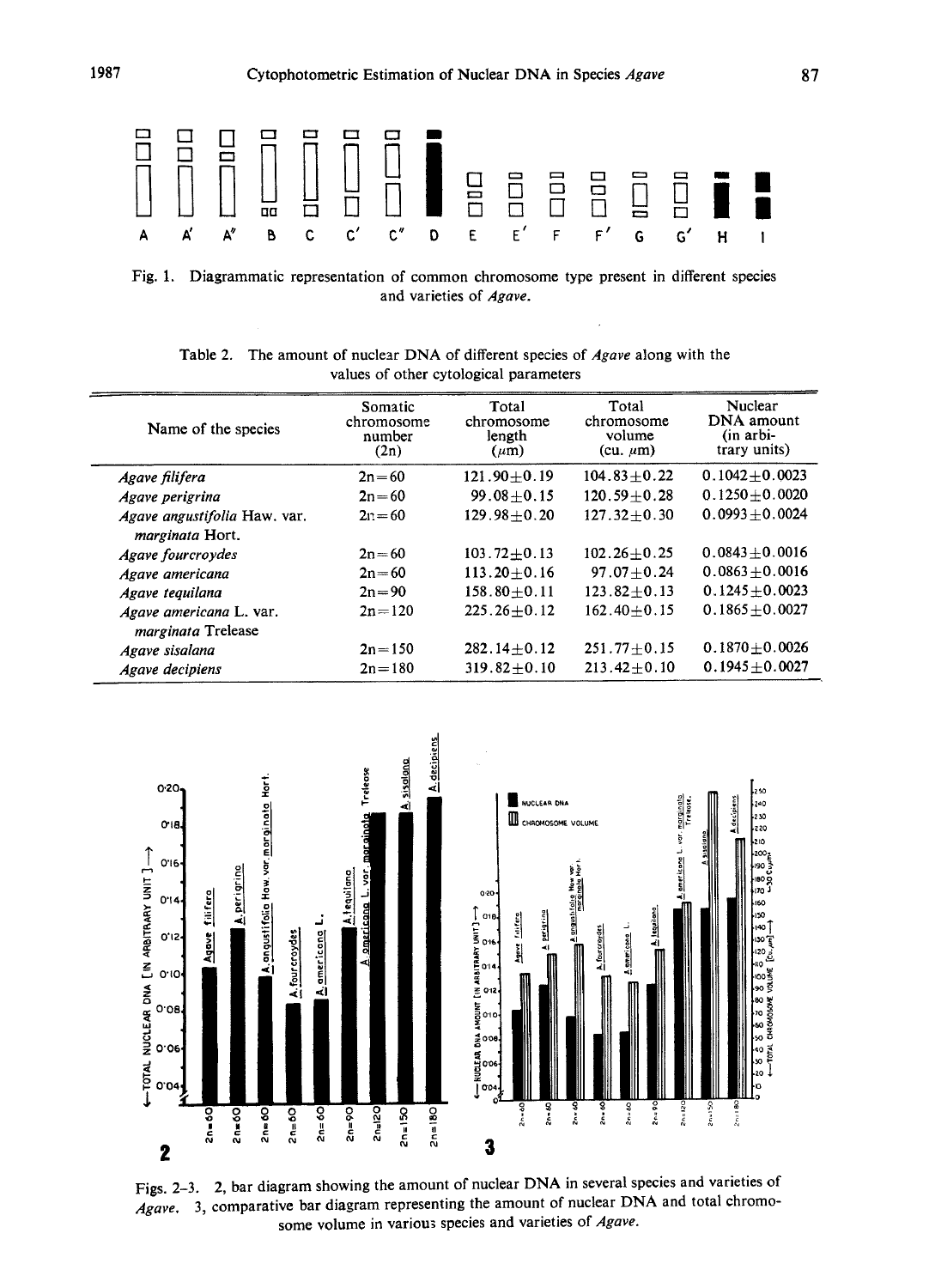ber was 90, the total chromosome volume was 123.82 cu.  $\mu$ m, whereas in A. angustifolia Haw. var. marginata Hort. with  $2n=60$  chromosomes, the value was 127.32 cu.  $\mu$ m. Again in A. decipiens with  $2n=180$  chromosomes, the total chromosome volume was 213.42 cu.  $\mu$ m whereas in A. sisalana with  $2n=150$  chromosomes, the value was 251.77 cu.  $\mu$ m (Table 2 and Fig. 3).

The DNA values of these species along with other cytological parameters are represented in Table 2 and Figs. 2, 3.

At the diploid level, the variation in the amount of nuclear DNA was not much prominent, the minimum and maximum values being 0.0843 and 0.1250 in arbitrary units.

In the triploid species A. tequilana, the amount of nuclear DNA was 0.1245 units, which was lesser than that of the diploid species A. perigrina where the value was 0.1250 units.

In comparison to the difference in chromosome number, the difference in the amount of nuclear DNA was remarkably insignificant between A. americana L. var. marginata Trelease and A. sisalana having  $2n=120$  and 150 chromosomes respectively.

So far as the amounts of nuclear DNA and the cytological parameters were concerned, no definite correlation could be established between total chromosome lengths, volumes and the amounts of nuclear DNA. This could be exemplified by the fact, that in the diploid species A. perigrina, the total chromosome length was  $99.08 \mu m$ , the total chromosome volume was 120.59 cu.  $\mu$ m and the amount of nuclear DNA was 0.1250 units, whereas in the triploid species A. tequilana, the values were 158.80  $\mu$ m, 123.82 cu.  $\mu$ m and 0.1245 units respectively. parative histogram would also reveal the same fact in the other species under consideration as The comwell (Fig. 3).

#### Discussion

Of the 9 different taxa studied, 60 chromosomes have been obtained in five, whereas 90, 120, 150 and 180 chromosomes have been found in the rest. It has been shown that along with polyploidy there have been extensive structural alterations of the chromosomes principally involving those with secondary constrictions (Table 1). Structural changes in other chromo somes too, have not been ruled out. Inspite of a gross homogeneity in the bimodal karyotype, each one of them has distinct karyotype of its own, differing from the rest in minute details.

## Chromosome length, volume, karyotype and the nuclear DNA amount

The total chromosome length varies even between diploids and in polyploids. It does not necessarily show an exact multiple. The same fact holds good for total chromosome volume as well (Table 2). All these factors clearly indicate that there have been extensive structural alterations along with differential degree of coiling of chromosomes amongst diploid and poly ploids-a process which is under genetic control.

At the diploid level the range of the amount of nuclear DNA is not very high, varying between 0.0843 to 0.1250 in arbitrary units (Table 2). The amount of DNA is not necessarily correlated with the chromosome length. This is indicated by the fact that the total chromo some length in A. fourcroydes and A. angustifolia is 103.72  $\mu$ m and 129.98  $\mu$ m as compared to A. perigrina where it is 99.08  $\mu$ m. On the other hand, the amount of nuclear DNA is highest in the latter (0.1280) as compared to 0.0843 and 0.0993 of the formers (Table 2). Evidently, in such cases the chromosome length is affected by genetically controlled mechanism of spirali sation. It is, however, remarkable that the nuclear DNA amount is quite distinct for the spe cies as observations were carried out on a large number of individuals of each clone. The correlated structural alterations of chromosomes, as recorded in karyotypes, may have a bearing on this issue. As far as the four other taxa are concerned having triploid, tetraploid, pentaploid and hexaploid numbers, the amounts of DNA present a very interesting feature. For example,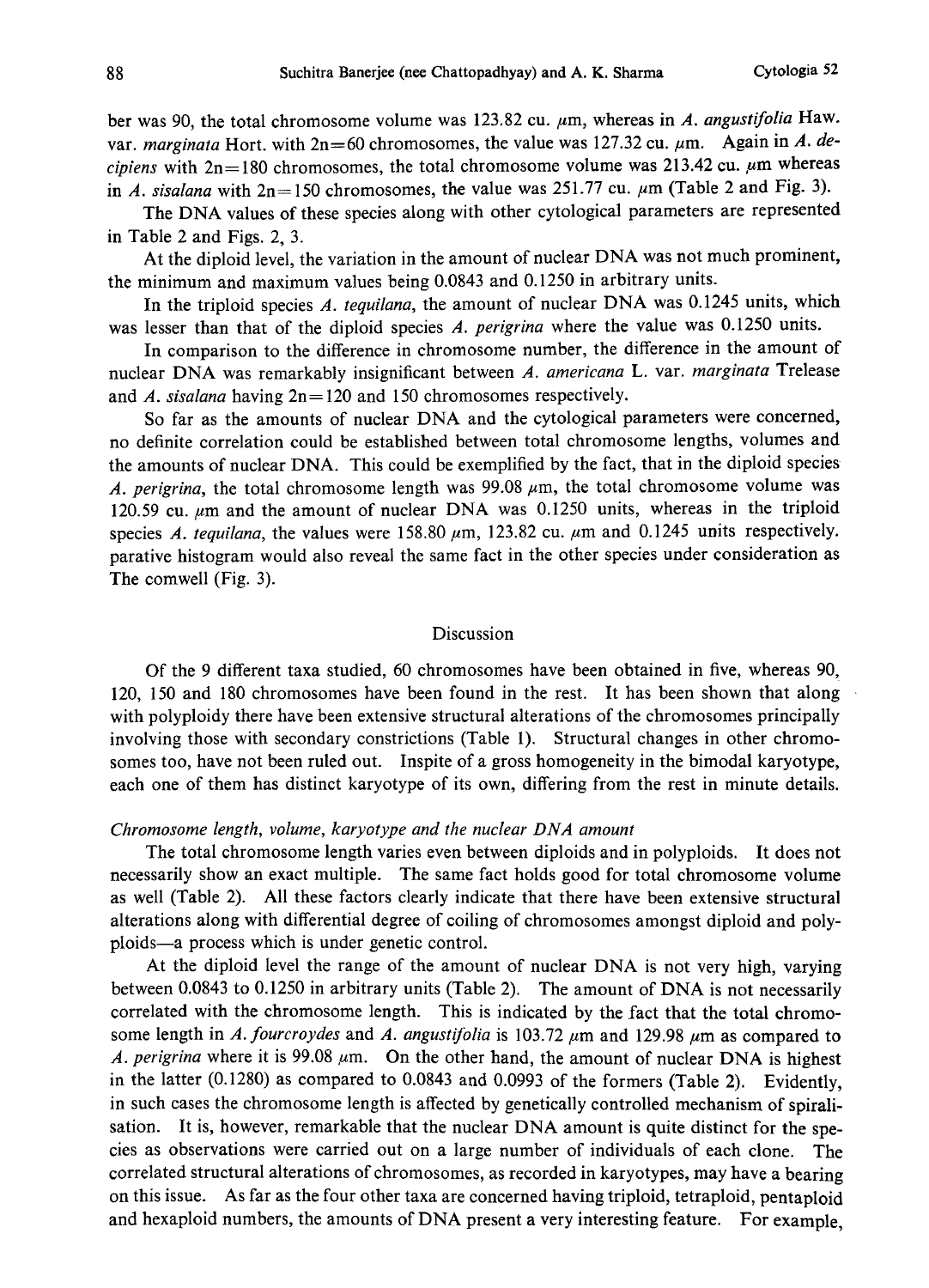in the species with 120 and 150 chromosomes the amount of nuclear DNA is more or less iden tical, indicating once more the importance of structural changes of chromosomes in evolution. This is the reason why the nuclear DNA does not show an exact multiple in its amount from diploid to higher degrees of polyploidy. The present study on the nuclear DNA content in different species of *Agave* has clearly brought out the distinctive value of DNA, even amongst taxa of same level of ploidy and the influence of structural alterations in affecting its amount from diploid to hexaploid level.

## Summary

A detailed cytological and cytochemical investigation involving determination of somatic chromosome number, karyotype, total chromosome length, volume and estimation of 4C nuclear DNA were carried out in 9 different species and varieties of Agave. Of the nine species studied, five belonged to diploid level with  $2n=60$  chromosomes and the rest were triploid, tetraploid, pentaploid and hexaploid having  $2n=90$ , 120, 150 and 180 chromosomes respectively. Inspite of a distinct bimodal karyotype with very long and very short chromosomes in the 5:25 ratio and a constant base number of  $n=30$  chromosomes featured in the detailed karyotype analysis, each species has got its own distinct karyotype, differing from the rest in minute details. The total chromosome lengths and volumes differed both within and outside the same ploidy level and the volume did not necessarily increase with the increase in chromosome number.

The amount of 4C nuclear DNA, estimated through Feulgen microspectrophotometry and expressed in arbitrary unit of relative absorbances, did not show much variations in the diploid species, while the triploid species revealed slightly lesser value than that of one specific diploid species. The difference in the amounts of nuclear DNA was insignificant amongst the penta ploid and hexaploid species as compared to the difference of their chromosome numbers. No direct correlation could, however, be established between the cytological parameters and the amounts of nuclear DNA. On the basis of overall analysis, the influence of structural altera tions in affecting the amounts of nuclear DNA as well as other cytological characters from diploid to hexaploid level has been suggested.

## Acknowledgement

The financial assistance of the Department of Science and Technology, New Delhi is gratefully acknowledged.

## References

- Ayonoadu, U. W. U. 1974. Nuclear DNA variation in Phaseolus. Chromosoma 48: 41-49.
- Bennett, M. D., Gustafson, J. P. and Smith, J. B. 1977. Variation in nuclear DNA in the genus Secale. Chromosoma 61: 149-176.
- Bullen, M. R. and Rees, H. 1972. Nuclear variation in Avena. Chromosoma 39: 93-100.
- Chattopadhyay, S. 1983. Interspecific and clonal variations in species of Agave and Castus in relation to the structure and behaviour of chromosomes. Ph. D. Thesis, University of Calcutta, India.
- Chooi, W. Y. 1971. Variation in nuclear DNA content in the genus Vicia. Genetics 68: 195-211.
- Furuta, Y., Nishikawa, K. and Makino, T. 1975. Intraspecific variation of nuclear DNA content in Aegilops squarrosa L. Jap. J. Genet. 50: 257-263.
- Iyengar, G. A. S. and Sen, S. K. 1978. Nuclear DNA content of several wild and cultivated Oryza species. Environ. Exp. Bot. 18: 219-224.

Miksche, J. P. 1971. Intraspecific variation of DNA per cell between Picea sitchensis Carr. Chromosoma 32: 343-352.